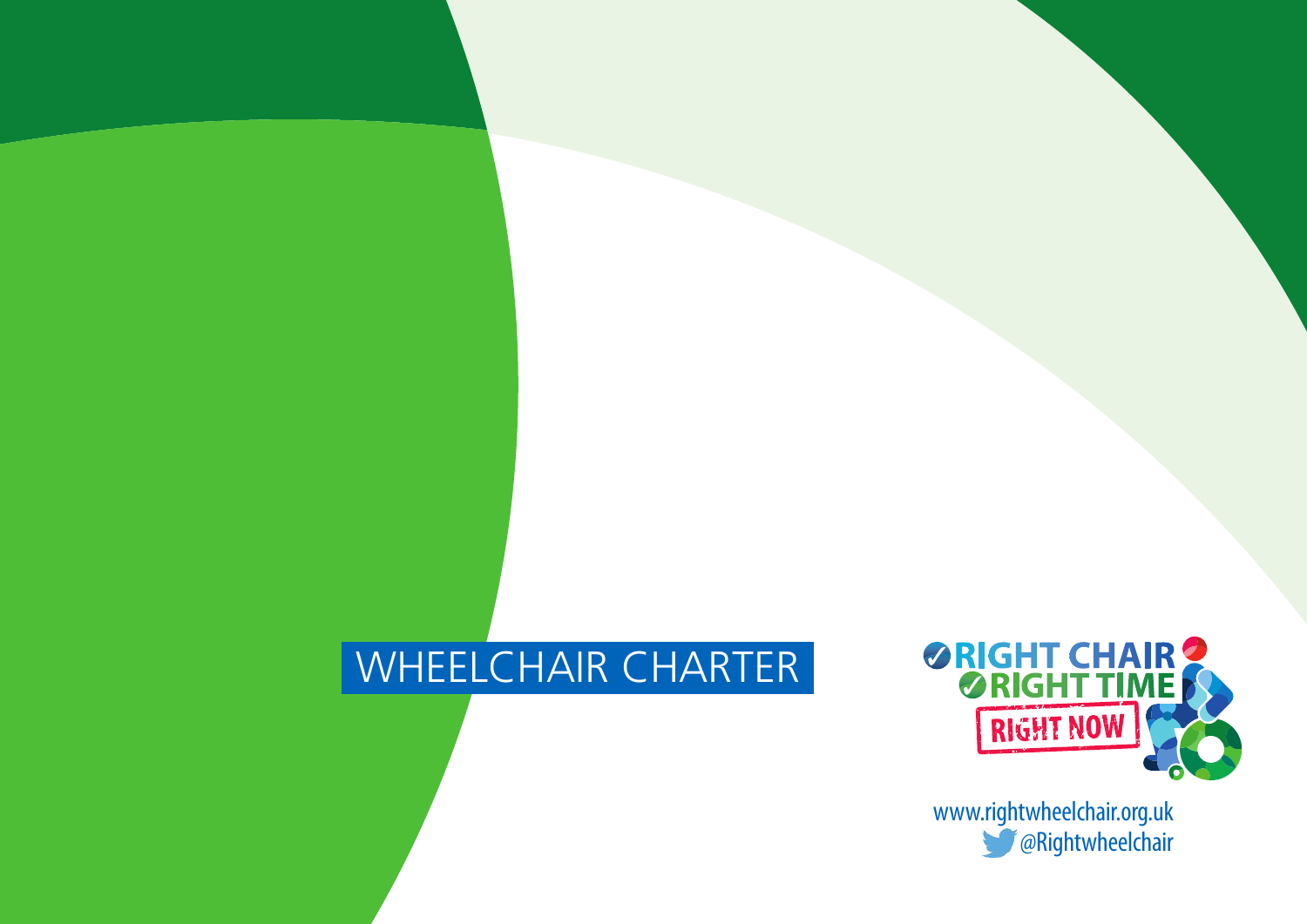**It is estimated that 2% of our population use wheelchairs to get to work, go to school, buy their groceries, look after their children, contribute to our society and achieve their goals.** Sadly many of them don't fulfil their aspirations because the current wheelchair services fail to meet their needs.

Currently we see great variation in ability to access assessment and obtain service provision, delays in repairs and equipment, poorly thought through provision plans and patient pathways, confusing information, restrictive and inflexible funding and minimal integration of services.

And throughout all of this are the service users struggling to carve out the kind of lives they would wish to lead.

As a group, the Wheelchair Leadership Alliance has committed to make the kind of changes that will truly improve the lives of these service users and their families. But we cannot do this alone we need your help.

By signing up to this charter as service users, providers, voluntary sector organisations, commissioners, clinicians and members of the public we will together be able to start the change and commit to better services and an improved quality of life for every wheelchair user.

# **RIGHT CHAIR RIGHT TIME** WHEEL CHAIR CHARTER

**By signing this charter you are pledging to support the development of an NHS wheelchair service that can really deliver a fair and effective service for all people who need to use it.**

### **We pledge our commitment to:**

- **1** A person centred service that works in partnership with service users and their carers and makes the user/carer voice central to any design, innovation and service change.
- 2 Equality of access and provision for all, irrespective of age or postcode and including essential user skills training as standard.
- **3** Entry to service via referral from an appropriately skilled professional. The time from referral to delivery will be at least within the constitutional right of 18 weeks with further substantial improvements by 2016/17 for all people using the service.
- 4) Assessments for all wheelchairs and associated postural support within nationally mandated timescales and priorities taking into account all aspects of individual needs including those of carers.
- **5** Establishing regular reviews with the user/carer according to their individual needs.
- **6** Prescriptions which take into account the current and future needs for all adults and children including those of carers.
- **7** Delivery, maintenance and emergency backup provided to nationally mandated timescales.
- 8 Innovative and flexible budgeting working with key partners to strengthen integration across health, social care, work and education, enabling the accommodation of individual needs, independence health and wellbeing.
- **9** Recruitment of qualified staff in respect of numbers and skills, with support for on-going development and training.
- **10** Supporting clinicians, manufacturers and independent organisations working together to develop innovative, affordable products and solutions.

#### **Signature:**

**Representing:**

**Date:**

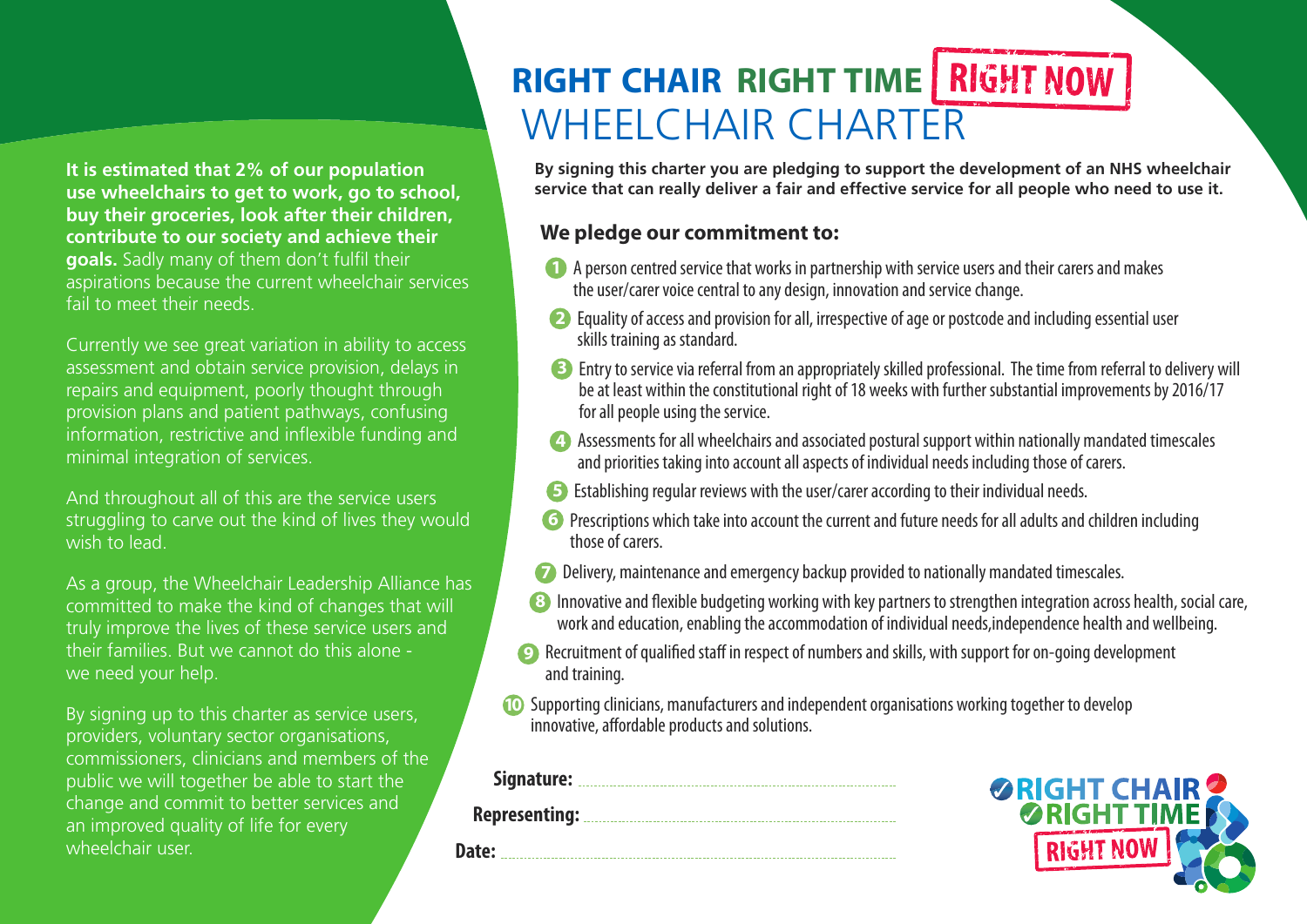### **WHAT DOES THIS MEAN?**

1. A person centred service that works in partnership with service users and their carers and makes the user/carer voice central to any design, innovation and service change. All wheelchair service staff working effectively with individual users (and their carers) to make sure any equipment provided really meets their needs. This principle also requires commissioners and providers to commit to proper user/carer input when planning and making changes to the services

2. Equality of access and provision for all, irrespective of age or postcode and including essential user skills training as standard. The end of the postcode lottery in terms of both ability to access the service and provision of equipment. This would prevent confusion and disadvantage when education needs mean a user moving to another area and/or changing GP. It enables acceptance of equipment prescriptions issued in other areas and an end to arbitrary age discrimination. This is especially the case where very young children may or may not be provided with chairs depending solely on where they live.

3. Entry to the service via referral from an appropriately skilled professional. The time from referral to delivery will be at least within the constitutional right of 18 weeks with further substantial improvements by 2016/17 for all people using the service. An end to eligibility criteria based on rationing and replaced with usual NHS referral methods where appropriate clinicians refer to the service because of clinical need, irrespective of whether for manual or powered chairs or postural support. An immediate recognition of the constitutional right for users to have their needs met within 18 weeks. with the necessary data collected to ensure it happens. Recognition of urgent need and activation of speedy referral to delivery times to meet it. Commitment to making substantial reductions in the referral to delivery times by the next financial year for everyone who uses the service and to collecting and monitoring the data to ensure it happens.

4. Assessment for all wheelchairs and associated postural support within nationally mandated timescales and priorities, taking into account all aspects of individual needs including **those of carers.** Everyone referred gets a timely assessment, which takes account of their individual needs as well as those of their immediate carers. Assessments would be measured against nationally agreed timescales, priorities & standards and the practice of denying assessment in certain circumstances because of rationing eligibility criteria would cease.

5. Establishing regular reviews with the user/carer according to their individual needs. Ensuring health and wellbeing, pre-empting problems and ensuring timely adaptations for more complex cases. Allowing easy access to users and their carers without them having to be re-referred and start the process all over again

6. Prescriptions which take into account the current and future needs for all adults and children including those of carers. Prescriptions that really provide for individual users, both in terms of meeting their needs in the short term and anticipating likely changes. This includes making sure wheelchairs are light enough to ensure full use by the user and their carers, or equipped to anticipate changes in condition, development or changing environments. It would also include posture support as well as type of chair and/or any add-ons e.g. risers, facilities for communication aids, head supports etc. As well as meeting individual needs, it would be much more cost effective over a longer period of time as it would eliminate the waste of an unused chair or the extra costs of assessing and providing adaptations which could have been predicted and provided initially, at an overall lower cost.

7. Delivery, maintenance and emergency backup provided to nationally mandated time scales. Ending unnecessary delays by working to agreed national timescales to ensure the right chair is provided as soon as possible. It would also bring the reassurance of rapid turnaround times in both emergency and routine maintenance and prevent the isolation and physical restrictions many wheelchair users confront when a chair is unavailable to them. Development of strong links with manufacturers & regional wheelchair services and closer working together to provide effective solutions and shorter timescales for delivery.

8. Innovative and flexible budgeting working with key partners to strengthen integration across health, social care, work and education, enabling the accommodation of individual needs, independence, health and wellbeing. Cutting through the rationing of provision by: a) Collecting the data and costs so that numbers are accurately known and can be properly resourced, b) Proper integrated working across all current funding agencies to maximise efficiency and provision effectively and quickly. Integration is a key component which can maximise efficiency of resource allocation for the service providers whilst enabling wheelchair users to access what they need to function effectively. c) being creative with funding e.g. shared costs, allowing individual contributions or voluntary sector partnerships whether for particular chairs or additional functions e.g. risers. d) working across CCGs regionally or nationally to negotiate large scale and well-priced contracts and reaping the benefits to provide what is needed to enable wheelchair users to function effectively and embracing newer technologies at affordable prices. e) Budgeting flexibly. Short-term spend on better chairs can lead to long-term saving both in other NHS areas (avoided surgery, pressure sores and mental health treatment) and beyond NHS budgets (reduced assistance in education and in welfare benefits; increased employment). Consider costs over the equipment's lifetime, rather than its impact only in the year in which it is prescribed.

9. Recruitment of qualified staff in respect of numbers and skills, with support for ongoing development and training. Resourcing the services with the right number of staff to meet standards. Making sure that training is in place to support existing staff and to develop new trainees, whether by supporting outside training courses, or developing in house or pan-regional courses. This needs to be for all staff, specialist therapists, engineers and technicians, providing a career structure and recognising their need for continuing professional development.

10. Supporting clinicians, manufacturers and independent organisations working together to develop innovative, affordable products and solutions. Developing and supporting strong links between all agencies involved in providing services and products and fostering integrated working to bring about advances and new technologies and create affordable advanced solutions. This means supporting specialist therapists, engineers and manufacturers to work closely together and giving them the opportunity to explore new technologies and new ways of doing things.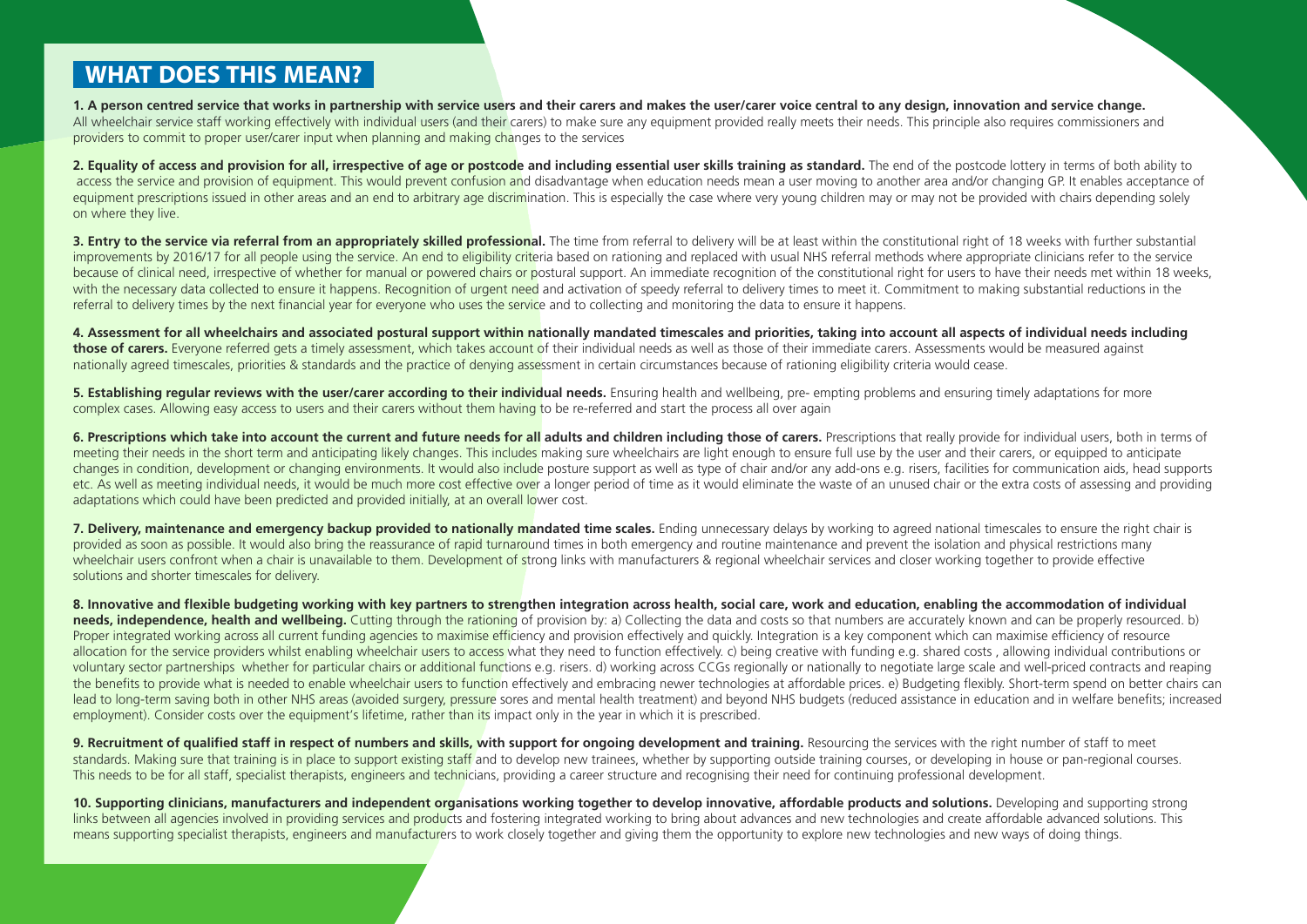**A person-centred service that works in partnership with service users and their carers and makes the user/carer voice central to any design, innovation and service change.**

### **LISTENING TO USERS**

"Sunderland's inter-agencystrategicpartnership hasalaychairandstrongparent carer representation and this has helped everyone focus on the important issues. It also gives them a sense of urgency  $-$  carrying on the way we have done things just because we did it in the past, accepting long waits and slow delivery, is not good enough for parent carers".

"You can't go far wrong if you start by listening to what matters to service users and then build the pathways around that. There is so much that can be done within resource by just looking afresh at the whole pathway and bringing in disabled children, young people and parent carers, listening to them, looking at what the needs are in the locality and how the resources that are there can be used to better advantage."

#### **Karen**

**www.rightwheelchair.org.uk/index.php/resources/case-studies/101-karen**

#### **Supporting documents**

- 1) NHS Improving Quality (2014), RIGHT CHAIR, RIGHT TIME, RIGHT NOW eDigest.
- 2) NHS England case study: Improving wheelchair services through service user engagement (2015)
- 3) RIGHT CHAIR, RIGHT TIME, RIGHT NOW case study 'Karen' (2014)
- 4) Muscular Dystrophy campaign, (2013). Get Moving: the case for effective wheelchair services
- 5) Anderson C (2014) Changing Minds, Changing Lives: A Parents Perspective
- 6) Local innovations in wheelchair and seating services (DOH)
- 7) National Wheelchair Managers Forum Healthcare Standards for NHS Commissioned Wheelchair Services 2015
- 8) Mariorie's story PLYMOUTH WHEELCHAIR SERVICE from terrible to excellent
- 9) CECOPS code of practice for Disability Equipment, Wheelchair & Seating Services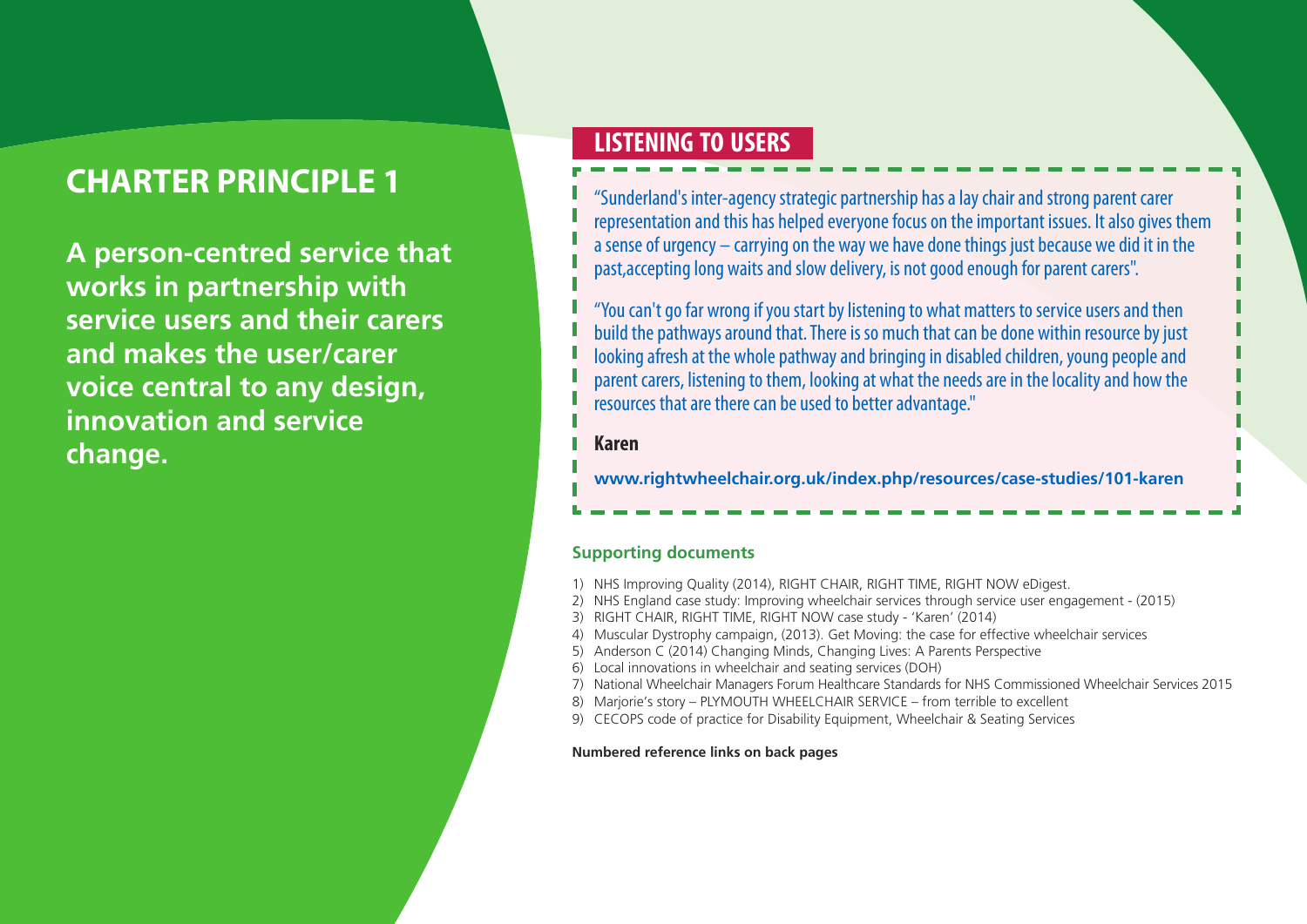**Equality of access and provision for all, irrespective of age or postcode and including essential user-skills training as standard.**

### **WORKING TOGETHER**

"She commends the local wheelchair services who have worked closely with her over the past 16 years to resolve any problem she faces, and who recognise the importance of Paula maintaining her independence. The fact they have got to know her so well over that time and really understand her needs is a big factor in this.

But her bigger frustration is that no-one seems to offer adults any training in how to use a wheelchair  $-$  it's just assumed they will pick it up. "If you're a hild you get training as to how to use your chair but most people start using their chair as an adult and adults mostly don't get training."

She would like to see every potential user receive basic training in things like turning, getting around a corner and getting up and down curbs. She still sees many users who have great difficulty lining up their chair to get through a door. "Haven't they got a right to make the most of how to use a chair, to learn how to do the simple things that will make life with a chair easier?"

#### **Paula**

**www.rightwheelchair.org.uk/index.php/resources/case-studies/99-paula**

#### **Supporting documents**

- 1) NHS Improving Quality (2014), RIGHT CHAIR, RIGHT TIME, RIGHT NOW eDigest.
- 2) The NHS Constitution (2013) Department for Health.
- 3 Rica Powered Wheelchair user Survey (2014).
- 4) National Wheelchair Managers Forum Healthcare Standards for NHS Commissioned Wheelchair Services 2015.
- 5) From the Front Line Reporting on the UK's disabled children's equipment provision.
- 6) National MND Wheelchair Pathway.
- 7) All Party Parliamentary Group for Paediatric Wheelchair Reform: My wheelchair is my shoes.
- 8) CECOPS code of practice for Disability Equipment, Wheelchair & Seating Services.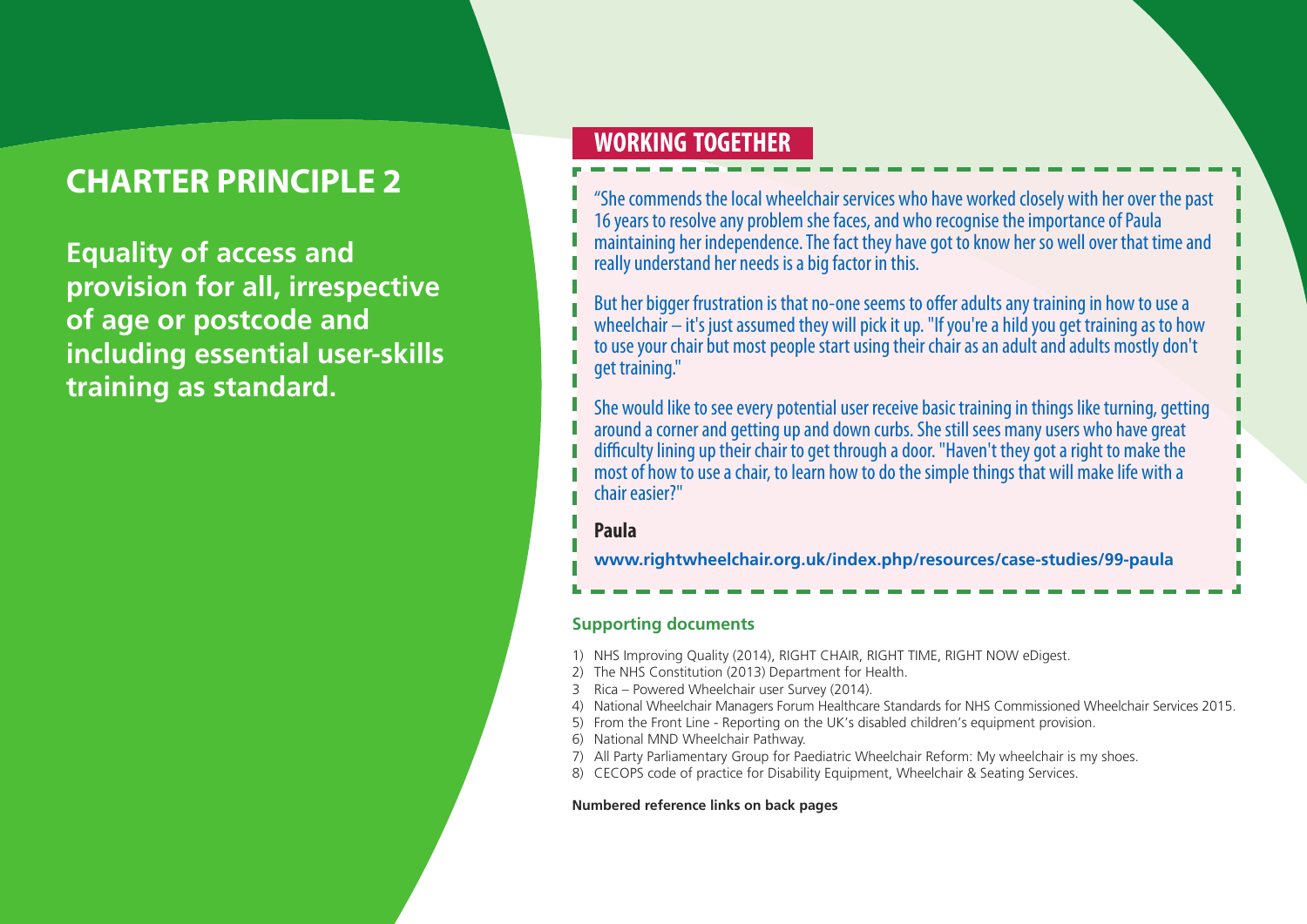**Entry to the service via referral from an appropriately skilled professional. The time from referral to delivery will be at least within the constitutional right of 18 weeks with substantial improvements for urgent referrals immediately and by 2016/17 for everyone using the service. www.rightwheelchair.org.uk/index.php/resources/case-studies/100-ellie-and-jayne**

### **DELAYS AFFECT LIVES**

Ellie is 18 years old and has quadriplegia cerebral palsy. During her life she has undergone a series of operations and is now PEG fed. Her wheelchair is her main link to the outside world. Among the biggest frustrations felt by her family are the long waits they can face between assessments and fittings and then actually getting a new chair. On one occasion they waited months after the assessment with no sign of a fitting appointment for a new chair. Ellie's father Garry had to contact their local MP before things started to move. But, as Jayne says, "no-one should have to go to those levels for something so critical".

More recently Ellie was hospitalised for back surgery and then had to wait eight weeks for an appropriate chair. In the meantime she had to make do with inadequate seating and was extremely uncomfortable. By the time the new seating was ready she had developed problems with her hips.

"Ellie doesn't have good posture," says Jayne. "I don't know how much of this is related to the fact that over the years she's had to wait a long time for correct seating. If the gaps were shorter in between it would definitely have helped."

#### **Jayne**

#### **Supporting documents**

- 1) NHS Improving Quality (2014), RIGHT CHAIR, RIGHT TIME, RIGHT NOW eDigest.
- 2) Newlife Foundation for disabled children (2012). From the Front Line Reporting on the UK's disabled children's equipment provision.
- 3) National MND Wheelchair Pathway.
- 4) National Wheelchair Managers Forum Healthcare Standards for NHS Commissioned Wheelchair Services 2015.
- 5) Local innovations in wheelchair and seating services (DOH).
- 6) Get Moving: the case for effective wheelchair services.
- 7) From the Front Line Reporting on the UK's disabled children's equipment provision.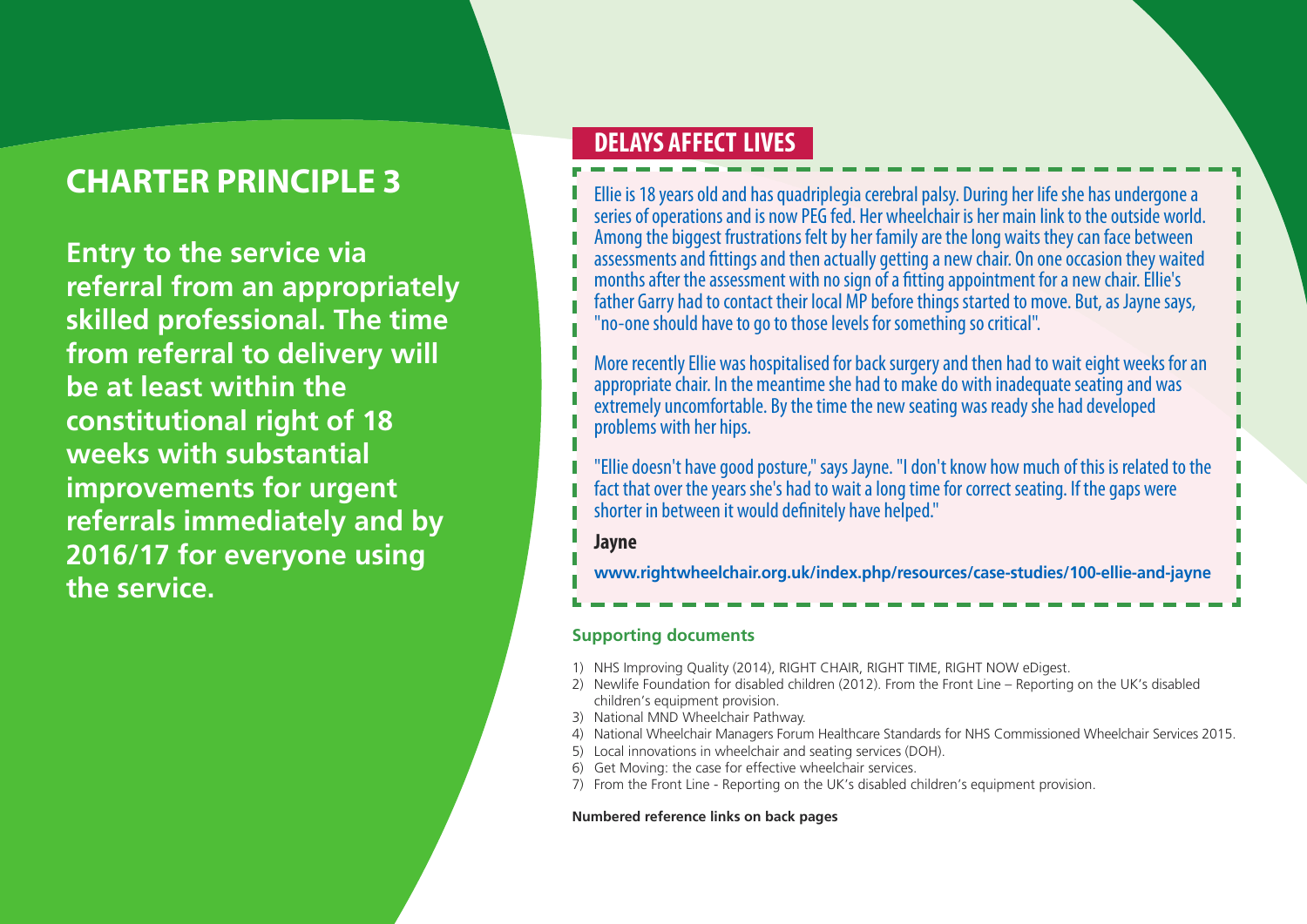**Assessment for all wheelchairs and associated postural support within nationally mandated timescales and priorities, taking into account all aspects of individual needs including those of carers.**

### **CRITERIA SETSOLELY TO SAVECOSTS, DENY THOSE IN REAL NEED**

"Hannah was assessed by a therapist in March 2014 who agreed that Hannah was experiencing 'passive disability' and that a powerchair would allow her access to a more independent and fulfilling life. However, although acknowledging the nature of Hannah's condition, (progressive and muscle wasting) and Hannah's lack of ability to self-propel a manual chair, the therapist concluded that Hannah could not be offered a powerchair as she did not meet the criteria. The 'box' that we did not tick was that she could still walk. Hannah needed to be completely confined to a chair, having lost all ability to walk before she could be considered for a powerchair.

The fact that Hannah's ambulance is only of therapeutic value was completely overlooked. The potential impact of Hannah not having a powerchair to her health, her social and emotional well-being was completely unfactored and dismissed.

'Disabled children and young people must be enabled to be as independent as possible to be able to take full and active part in everydaylife.'**UN Convention on the Rights of the Child.**

The emotional impact on Hannah and me, indeed on our whole family has been immeasurable. Managing and living day in day out with a complex condition like Muscular Dystrophy is hard, the last year being the hardest on Hannah yet. Lack of support by Wheelchair Service has caused a lot of anxiety around Hannah's health. No parent should have to suffer the way I have the last year; watching your child struggle with their health, watching them deteriorate, knowing that a provision that is desperately needed (a powerchair) is not accessible because we don't tick a box.

There is a need for greater clarity and uniformity regarding the criteria and appeal process for wheelchairs. Anyone deserving and in need should not be denied a wheelchair or powerchair."

#### **Naima Ali-Khan**

**www.rightwheelchair.org.uk/index.php/resources/case-studies/105-hannah**

#### **Supporting documents**

- 1) NHS Improving Quality (2014), RIGHT CHAIR, RIGHT TIME, RIGHT NOW eDigest.
- 2) Rate and Review of your wheelchair service at IWantGreatCare.
- 3) National Wheelchair Managers Forum Healthcare Standards for NHS Commissioned Wheelchair Services 2015.
- 4) Local innovations in wheelchair and seating services (DOH).
- 5) Get Moving: the case for effective wheelchair services
- 6) From the Front Line Reporting on the UK's disabled children's equipment provision.
- 7) National MND Wheelchair Pathway
- 8) CECOPS code of practice for Disability Equipment, Wheelchair & Seating Services.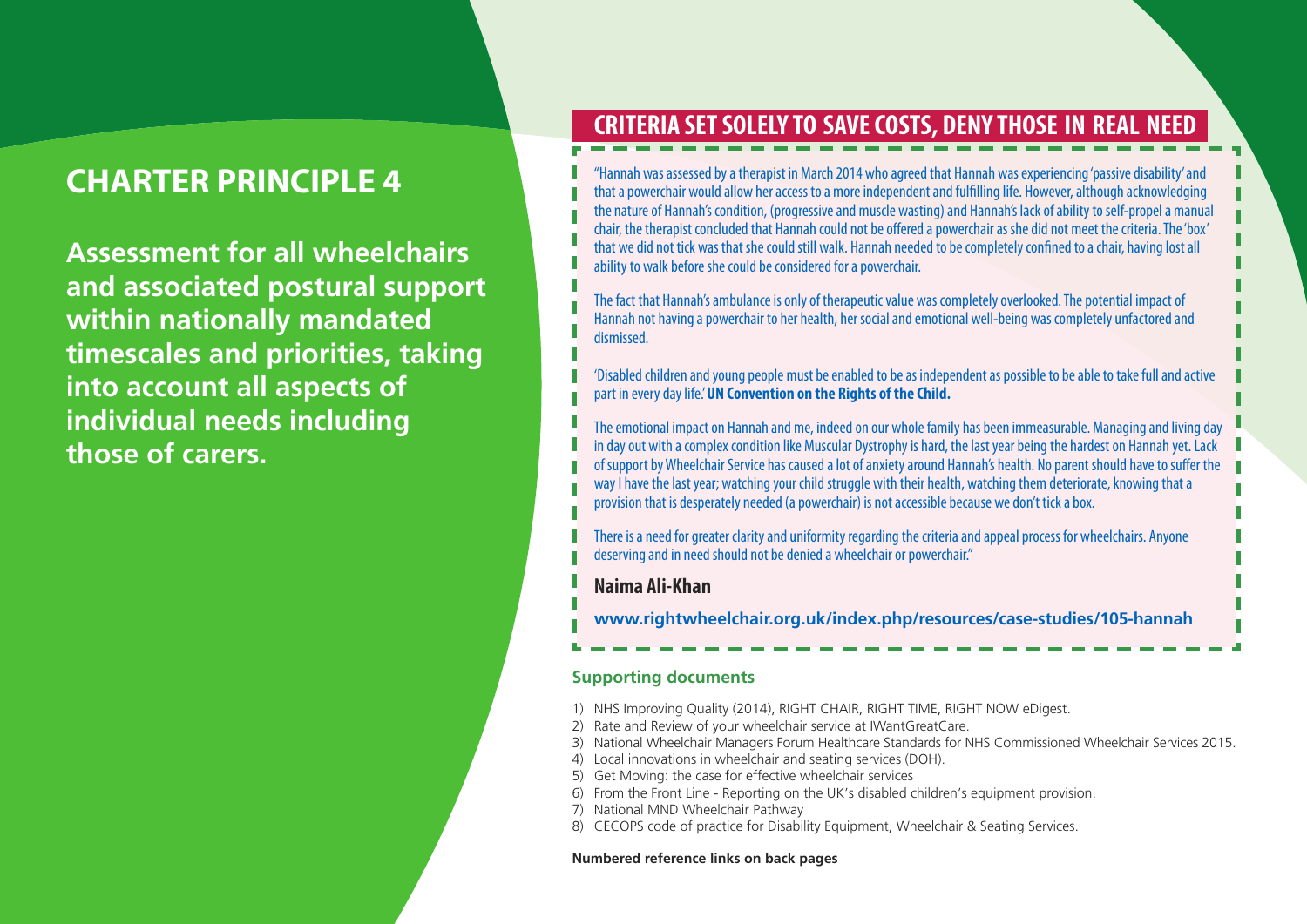**Establishing regular reviews with the user/carer according to their individual needs.**

### **SIMPLE SOLUTIONS NOWPREVENTSCOSTLATER**

"It's vital that the wheelchair user has quick access to the service and that any problem is resolved rapidly. It can also save money in the long run because it avoids a potential breakdown in the individual's health.

"It means that if I have got a concern about seating, for example, I can speak to them before the mark on my skin becomes a pressure sore which then costs the NHS even more money. It's a no brainer – if you look after the simple things you can prevent more complex things happening."

#### **Paula**

**www.rightwheelchair.org.uk/index.php/resources/casestudies/99-paula**

#### **Supporting documents**

- 1) NHS Improving Quality (2014), RIGHT CHAIR, RIGHT TIME, RIGHT NOW eDigest.
- 2) National Wheelchair Managers Forum Healthcare Standards for NHS Commissioned Wheelchair Services 2015.
- 3) Local innovations in wheelchair and seating services.
- 4) NHS Calderdale, Greater Huddersfield & North Kirklees CCGs Wheelchair Services Engagement Report.
- 5) Get Moving: the case for effective wheelchair services.
- 6) From the Front Line Reporting on the UK's disabled children's equipment provision.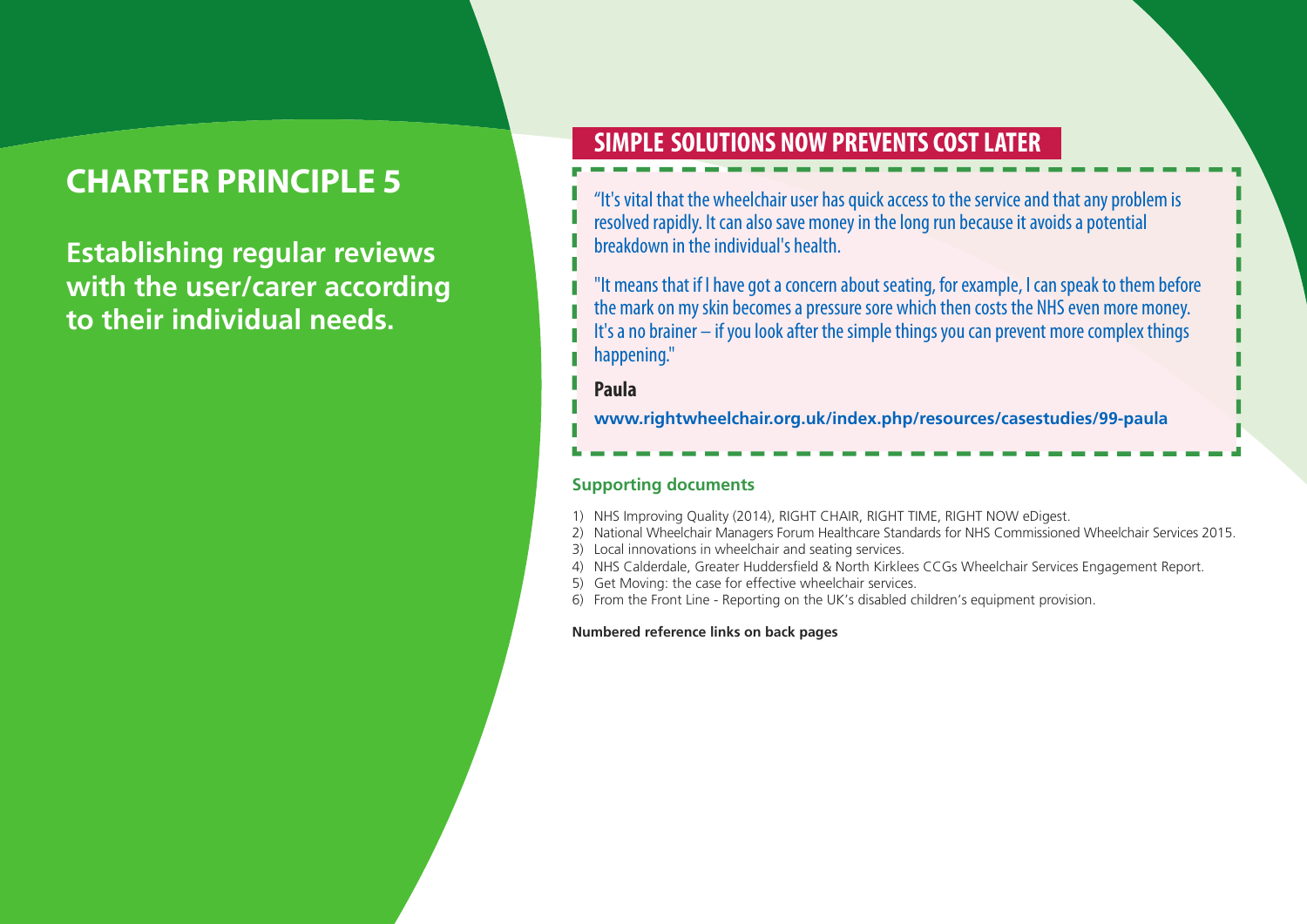**Prescriptions which take into account the current and future needs for all adults and children including those of carers.**

### **RIGHT CHAIR**

"When I got the call from my local wheelchair service to say they were ready to supply me with a long term wheelchair I was over the moon. The assessment process was very fast and straightforward. The assessors were very knowledgeable and listened to what I had to say. They also encouraged me to think about my long-term needs and plan for the future, which I wouldn't have otherwise done. They supplied me with a fantastic chair (TDX SP2) which can be adapted as my needs change in the future.

Overall I felt that the service I received was excellent. The assessors were brilliant, in particular the engineer; Tony gave me his mobile number and was always on hand to answer my questions as I adjusted to my new chair. The physical therapist had a great amount of knowledge about my condition and was very patient when explaining to me that I would need to consider my long-term needs when choosing a chair. They also kept in regular contact to let me know just what was happening with the progression of my case and when I could expect to be assessed and have a chair delivered to my home.

Having the right wheelchair has given me so much independence. It has allowed me to have a career and enjoy leisure time without needing to rely on someone to push me around or spend extraordinary amounts of money getting taxis everywhere. My entire experience of the service was excellent and I hope this excellence can be replicated in other areas of the country."

#### **James**

**www.rightwheelchair.org.uk/index.php/resources/case-studies/104-james**

#### **Supporting documents**

- 1) NHS Improving Quality (2014), RIGHT CHAIR, RIGHT TIME, RIGHT NOW eDigest.
- 2) Mencap & Postural Care Action Group Document Highlighting the importance of postural care (2011).
- 3) National Wheelchair Managers Forum Healthcare Standards for NHS Commissioned Wheelchair Services 2015.
- 4) Local innovations in wheelchair and seating services (DOH).
- 5) Get Moving: the case for effective wheelchair services.
- 6) From the Front Line Reporting on the UK's disabled children's equipment provision.
- 7) National MND Wheelchair Pathway
- 8) All Party Parliamentary Group for Paediatric Wheelchair Reform: My wheelchair is my shoes.
- 9) Keeping the Wheels Turning: Research project investigating the needs of carers supporting people who use wheelchairs.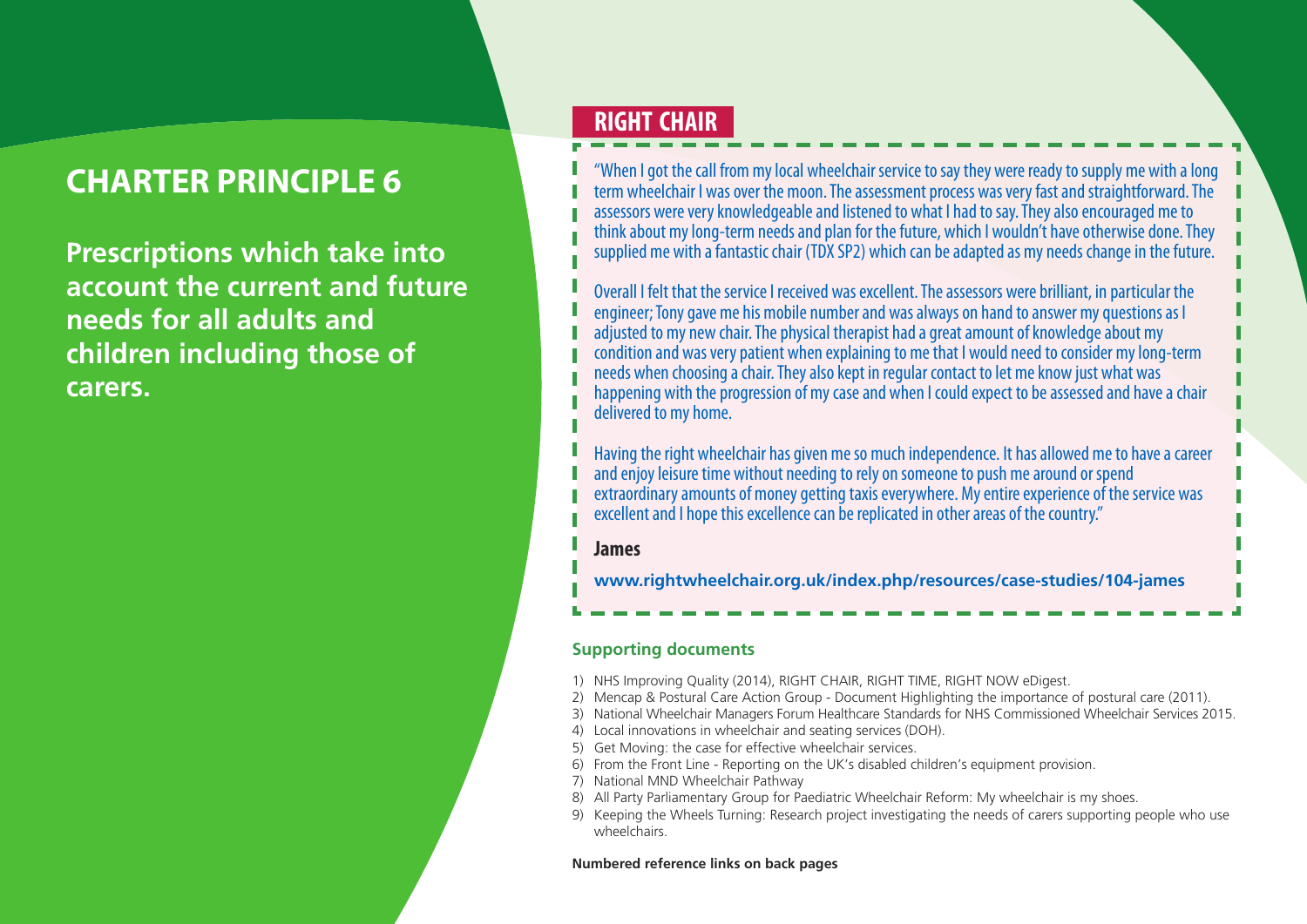**Delivery, maintenance and emergency backup provided to nationally mandated time scales.**

## **WHEELCHAIRS ARE OUR LEGS**

"I've had my wheelchair nearly five years and have worked very closely with the wheelchair manufacturers and wheelchair services since then. There's no point in complaining if you are not willing to help sort issues, not just for your own benefit but to help others too. I am a heavy user of my wheelchair but my wife keeps it in mint condition, looking good and keeping it all together i.e tightening anything loose. We have our own tool kit in the bag on the back of the chair.

The wheelchair developed a fault two years ago and I was told not to use it. It was 56 days before it was fixed and I wasn't even offered a replacement, despite knowing that I had no mobility whatsoever.

More recently, my wheelchair had an intermittent fault which took even longer to repair: 164 days to be precise! This was right through the winter months and when we went out I never<br>knew if I was going to get stranded. What is needed is a drastic change in the service, including having parts on the shelves and adequate numbers of staff to carry out repairs immediately. After all, wheelchairs are our legs!"

#### **Liam**

**www.rightwheelchair.org.uk/index.php/resources/case-studies/102-liam**

#### **Supporting documents**

- 1) NHS Improving Quality (2014), RIGHT CHAIR, RIGHT TIME, RIGHT NOW eDigest.
- 2) Mencap & Postural Care Action Group Document Highlighting the importance of postural care (2011).
- 3) National Wheelchair Managers Forum Healthcare Standards for NHS Commissioned Wheelchair Services 2015.
- 4) Local innovations in wheelchair and seating services (DOH).
- 5) Get Moving: the case for effective wheelchair services.
- 6) From the Front Line Reporting on the UK's disabled children's equipment provision.
- 7) National MND Wheelchair Pathway.
- 8) All Party Parliamentary Group for Paediatric Wheelchair Reform: My wheelchair is my shoes.
- 9) Keeping the Wheels Turning: research project investigating the needs of carers supporting people who use wheelchairs.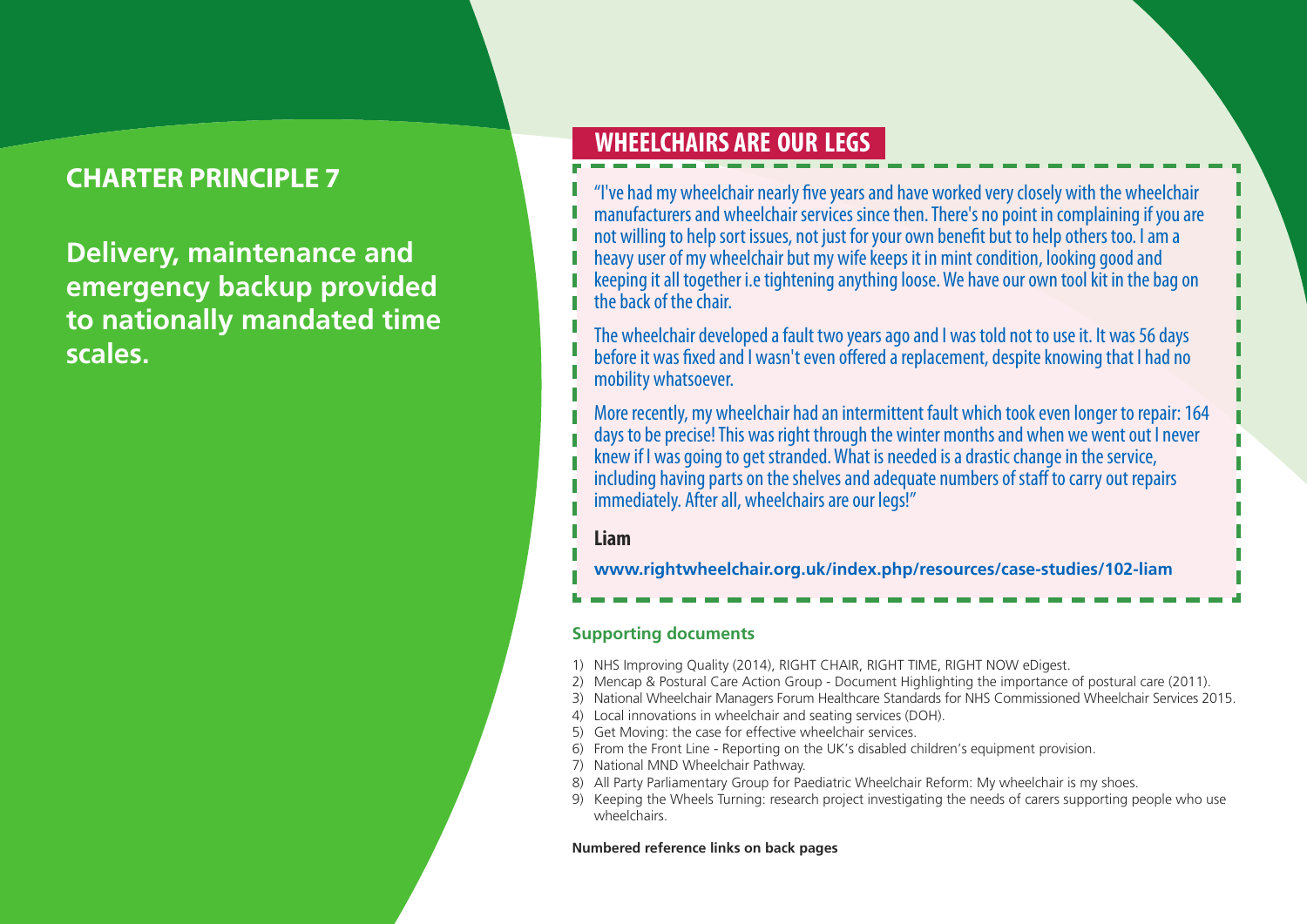**Innovative and flexible budgeting working with key partners to strengthen integration across health, social care, work and education, enabling the accommodation of individual needs, independence, health and wellbeing.**

## **WORKING TOGETHER IS KEY TO SUCCESS**

Ben was born with SMA & unable to weight bear, sit un-aided, walk or move. In 2002 Oxford Centre for Enablement could provide for Ben but needed local wheelchair services to fund. The response, after much chasing, was NO! No assessment, no meeting, just basic application of criteria. It took another 18 months of battling before Ben was finally mobile.

After five years his chair needed replacing and everyone agreed. Everyone except Wheelchair Services. His chair needed to address multiple needs with funding from more than one source. Finally with support from Education and Social Care and commitment to fund additional technical requirements, Wheelchair Services agreed.

After eleven years using a chair and learning how the system works, with good communication and better integrated services working across boundaries, the provision of Ben's third chair was remarkably easy. With wheelchair service approval and agreement of need from Social Care and Education, the Oxford Centre for Enablement assessed, specified and delivered the right wheelchair in a reasonable timescale to suit everyone.

There is no doubt the service has improved. However we had to battle hard to find how the system worked. There is clear evidence that agencies can share funding resources and can communicate needs to develop a fully holistic solution for the service user. This needs replicating so more people get the Right Chair at the Right Time.

#### **Doug**

**www.rightwheelchair.org.uk/index.php/resources/case-studies/103-ben**

#### **Supporting documents**

- 1) NHS Improving Quality (2014), RIGHT CHAIR, RIGHT TIME, RIGHT NOW eDigest.
- 2) Contact a Family (For Families with a Disabled Child) and the Lady Hoare Trust (year not provided). School When You are on Wheels - Young Wheelchair Users in Wales: A Snapshot of Challenges and Experiences Education.
- 3) Care Services Improvement Partnerships, (2006). Out and about. Wheelchairs as part of a whole systems approach to independence.
- 4) Frontier Economics Report (2011) Social Return on Investment for Whizz-Kidz' services evaluation.
- 5) Frontier Economics Report (2011) Impact of Whizz-Kidz support to Primary Care Trusts An Evaluation.
- 6) Posture & Mobility Group (PMG) The Economic Benefits of Better Provision of Equipment for Disabled and Terminally Ill Children (2014).
- 7) Local innovations in wheelchair and seating services (DOH).
- 8) From the Front Line Reporting on the UK's disabled children's equipment provision.
- 9) All Party Parliamentary Group for Paediatric Wheelchair Reform: My wheelchair is my shoes.
- 10) CECOPS code of practice for Disability Equipment, Wheelchair & Seating Services.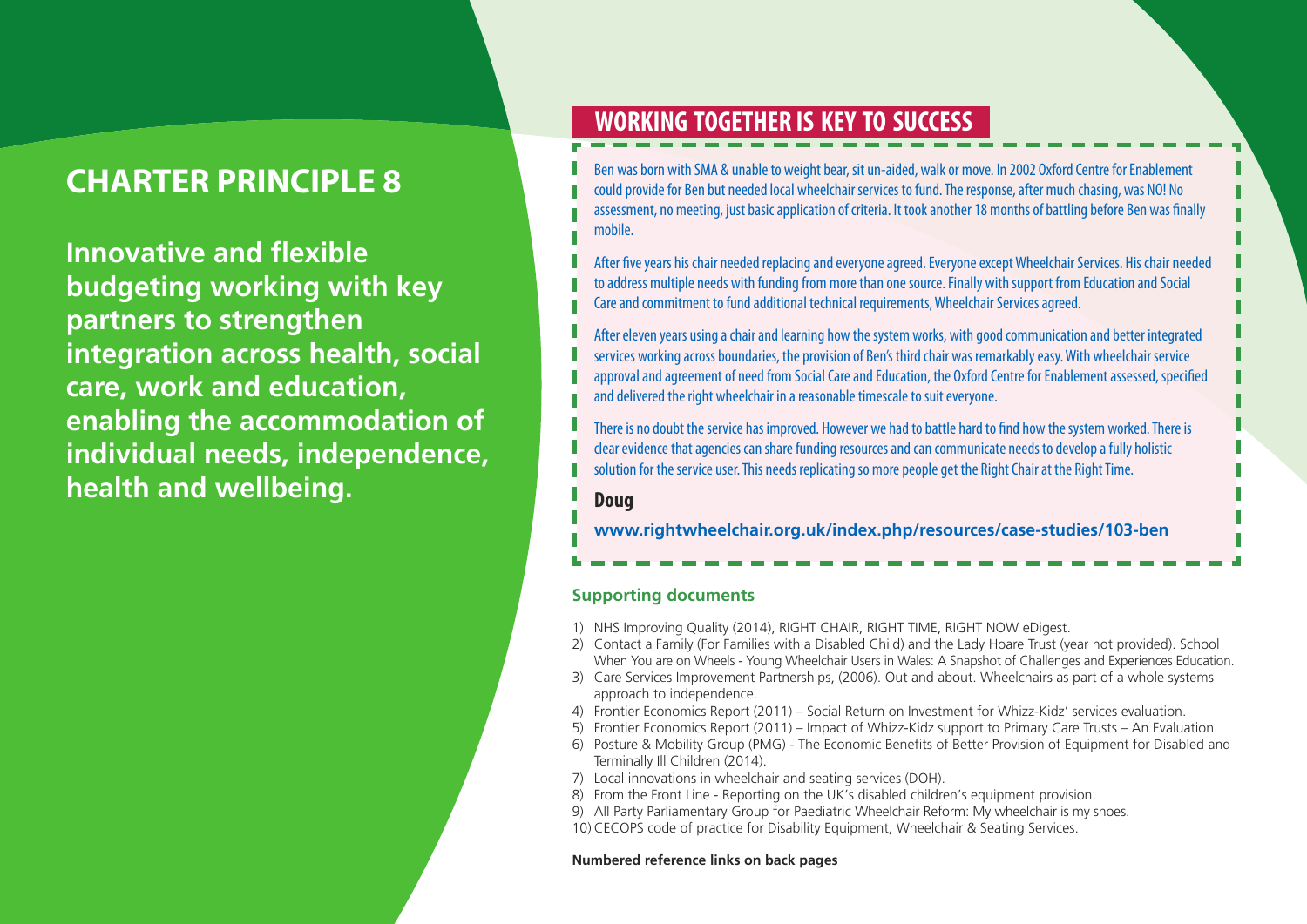**Recruitment of qualified staff in respect of numbers and skills, with support for on-going development and training.**

## **RIGHT NUMBERS, RIGHTTRAINING**

All wheelchair service provision starts with a clinical team who need a wide variety of skills to ensure a complete assessment is carried out followed by relevant provision of wheelchairs and postural management products. Many services have insufficient staff to meet demand as provider organisations don't recognise the specialist skills and time required to carry out thorough assessment and prescription.

The service needs wheelchair therapists who are qualified Occupational Therapists and Physiotherapists, Rehabilitation Engineers with an engineering qualification and additional medical training, plus assistants, technicians and repair engineers.

Formalised recognised training for therapists in Wheelchair and Posture Services is currently non-existent with little recognition as a specialism in its own right and generally takes the form of a brief element of 'wheelchair awareness' within the degree courses of therapists.

Therefore skills are gained whist working, supplemented by attendance at one-off courses. Rehabilitation Engineering as a profession is struggling for recognition with available training places being very rare. All this results in variable consistency of skill level across the country. To ensure or even raise the quality of intervention, we need to raise the profile of these skilled professionals, ensure consistency by using competencies already developed and develop accredited post graduate training courses. Service users deserve and expect to be seen by an appropriately skilled professional.

**Krys Jarvis:** Manager Shropshire Wheelchair and Posture Service

#### **Supporting documents**

- 1) NHS Improving Quality (2014), RIGHT CHAIR, RIGHT TIME, RIGHT NOW eDigest.
- 2) Posture & Mobility Group (PMG) Education and Training Resource.
- 3) National Wheelchair Managers Forum Healthcare Standards for NHS Commissioned Wheelchair Services 2015.
- 4) Rehabilitation Engineering Services for Wheelchairs and Special Seating.
- 5) Rehabilitation Engineering Services: Functions, Competencies, and Resources.
- 6) Get Moving: the case for effective wheelchair services.
- 7) CECOPS code of practice for Disability Equipment, Wheelchair & Seating Services.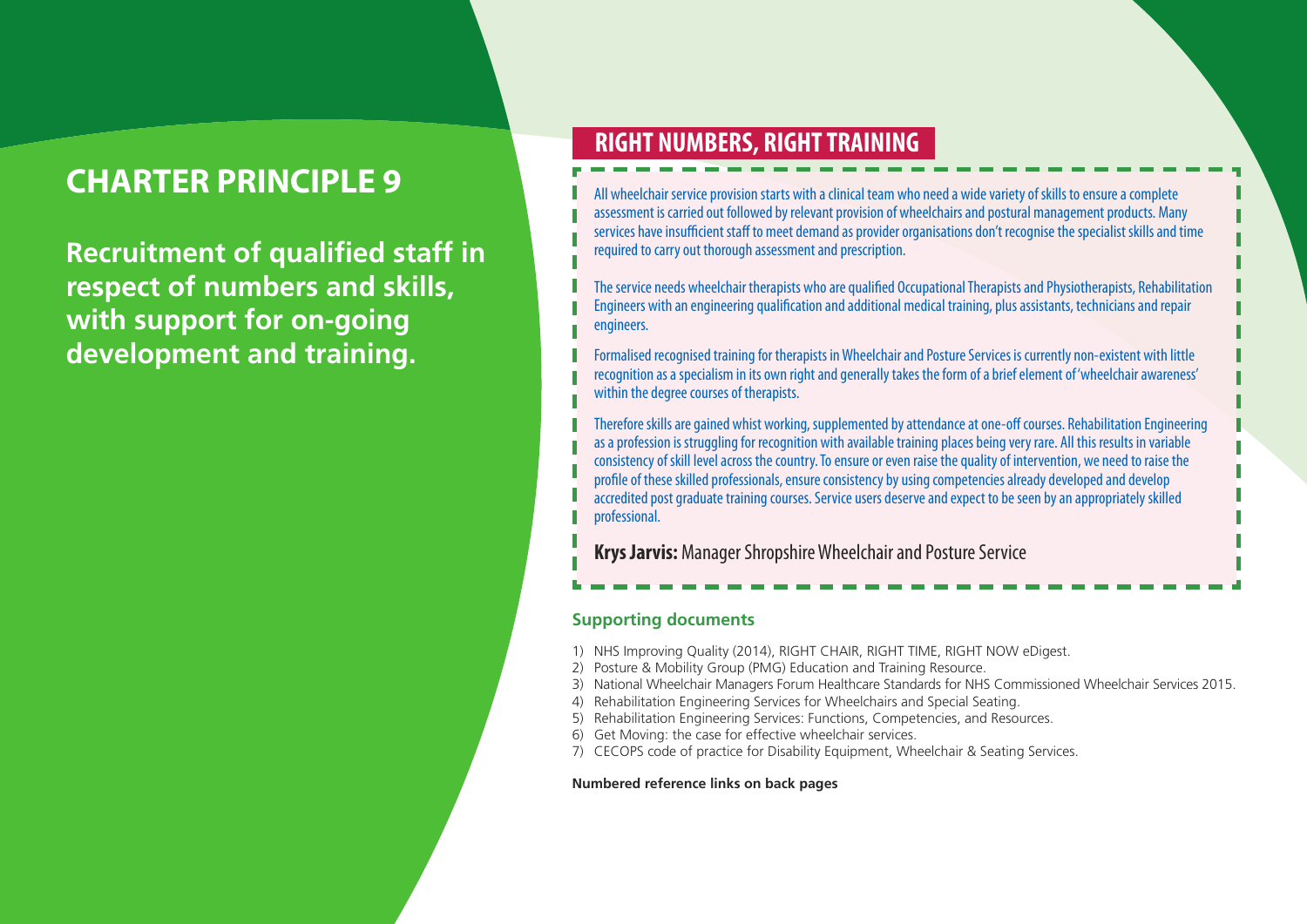**Supporting clinicians, manufacturers and independent organisations working together to develop innovative, affordable products and solutions.**

## **POWERED NEUROWHEELCHAIRS**

The provision of the most appropriate wheelchair for people with MND has, in the past, been complicated. Most often, costly adaptations had to be made to existing wheelchair stock, leading to delays in people getting their wheelchair.

The Powered Neuro Wheelchairs were developed with the help of people living with and affected by MND, wheelchair service managers, therapists and rehabilitation engineers, other health and social care professionals and other charities. The resulting Powered Neuro Wheelchairs are suited to the needs of people with MND and other similar, progressive conditions.

Each of thePowered NeuroWheelchairs is suitablefor indoorandoutdooruseand has features that are designed to be adapted as the condition progresses, so that further costs can be minimised.

**www.mndassociation.org/getting-support/wheelchairservice/poweredneuro-wheelchairs**

#### **Supporting documents**

- 1) NHS Improving Quality (2014), RIGHT CHAIR, RIGHT TIME, RIGHT NOW eDigest.
- 2) National Wheelchair Alliance Innovation Portal.
- 3) Whizz-Kidz Child in a chair in a day model website.
- 4) Motor Neurone Disease Association Neurochair.
- 5) National Wheelchair Managers Forum Healthcare Standards for NHS Commissioned Wheelchair Services 2015.
- 6) Local innovations in wheelchair and seating services (DOH).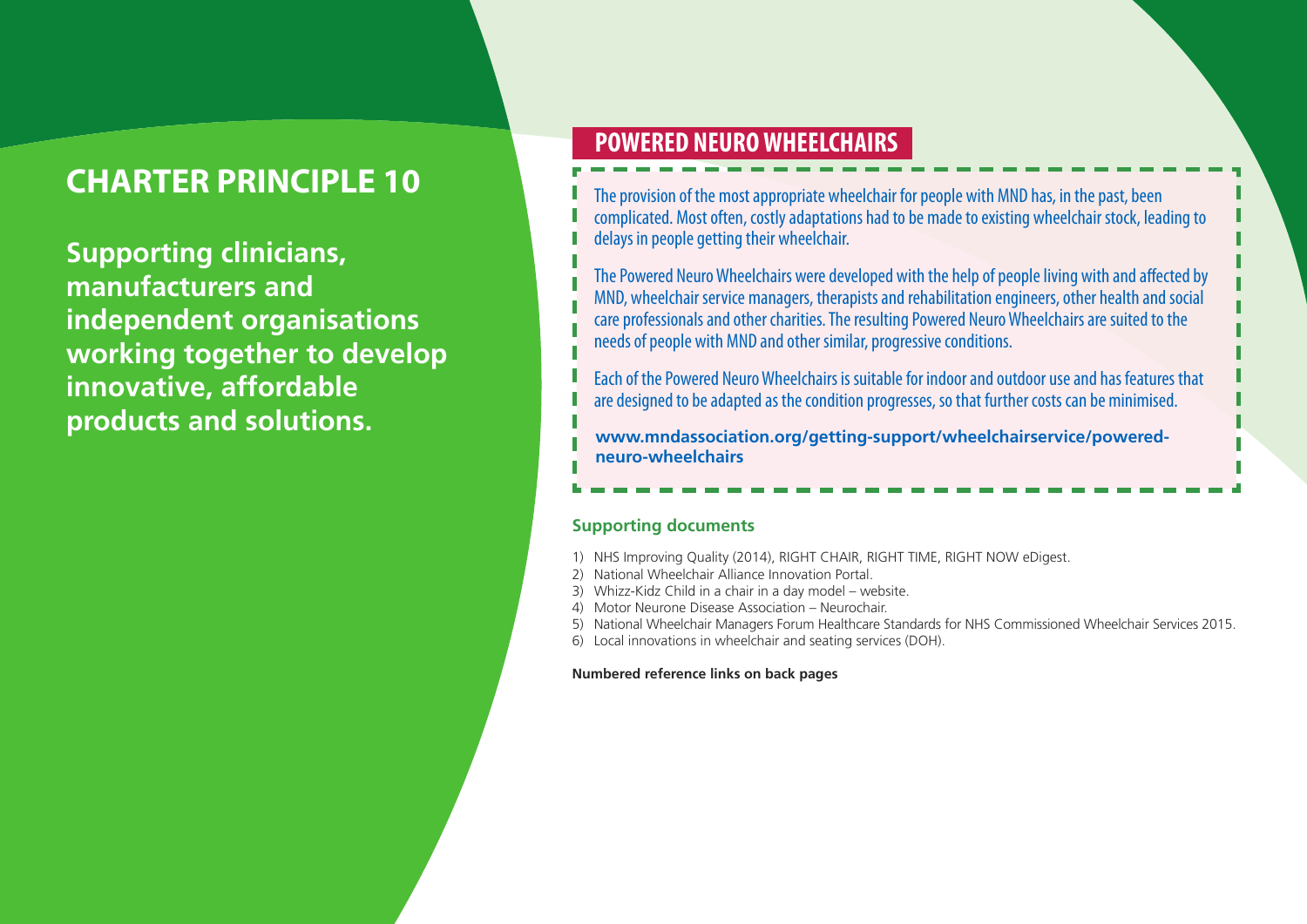#### **Principle One**

- 1) http://media.nhsiq.nhs.uk/edigest
- 2) https://www.learnenv.england.nhs.uk/pinboard/view/238#topNavigation
- 3) http://www.rightwheelchair.org.uk/index.php?option=com\_content&view=article&id=101:karen&catid=56&Itemid=301
- 4) http://www.muscular-dystrophy.org/assets/0004/6094/Get\_Moving\_2013.pdf
- 5) http://www.changingmindschanginglives.com/2014/06/a-parents-perspective
- 6) https://www.gov.uk/government/publications/local-innovations-in-wheelchair-and-seating-services
- 7) http://www.wheelchairmanagers.nhs.uk/Healthcare%20Standards%20for%20%20NHS-Commissioned%20Wheelchair%20Services%20Final %20April%202015.pdf
- 8) http://www.rightwheelchair.org.uk/index.php/resources/case-studies/107-plymouth-wheelchair-services-from-terrible-to-excellent
- 9) http://www.cecops.org.uk/

#### **Principle Two**

- 1) http://media.nhsiq.nhs.uk/edigest
- 2) http://www.gov.uk/government/uploads/system/uploads/attachment\_data/file/170656/NHS\_Constitution.pdf
- 3) http://www.rica.org.uk/sites/default/files/documents/pdfs/research-consultancy/Rica%20powered%20wheelchair%20user%20survey%20report.pdf
- 4) http://www.wheelchairmanagers.nhs.uk/Healthcare%20Standards%20for%20%20NHS-Commissioned%20Wheelchair%20Services%20Final %20April%202015.pdf
- 5) http://www.newlifecharity.co.uk/docs11/publications\_pdf/From\_The\_Front\_Line\_2012.pdf
- 6) http://www.mndassociation.org/wp-content/uploads/2015/02/national-mnd-wheelchair-pathway.pdf
- 7) http://www.nhsiq.nhs.uk/media/2563782/appg-report-my-wheelchair-is-my-shoes-final\_june\_2011.pdf
- 8) http://www.cecops.org.uk/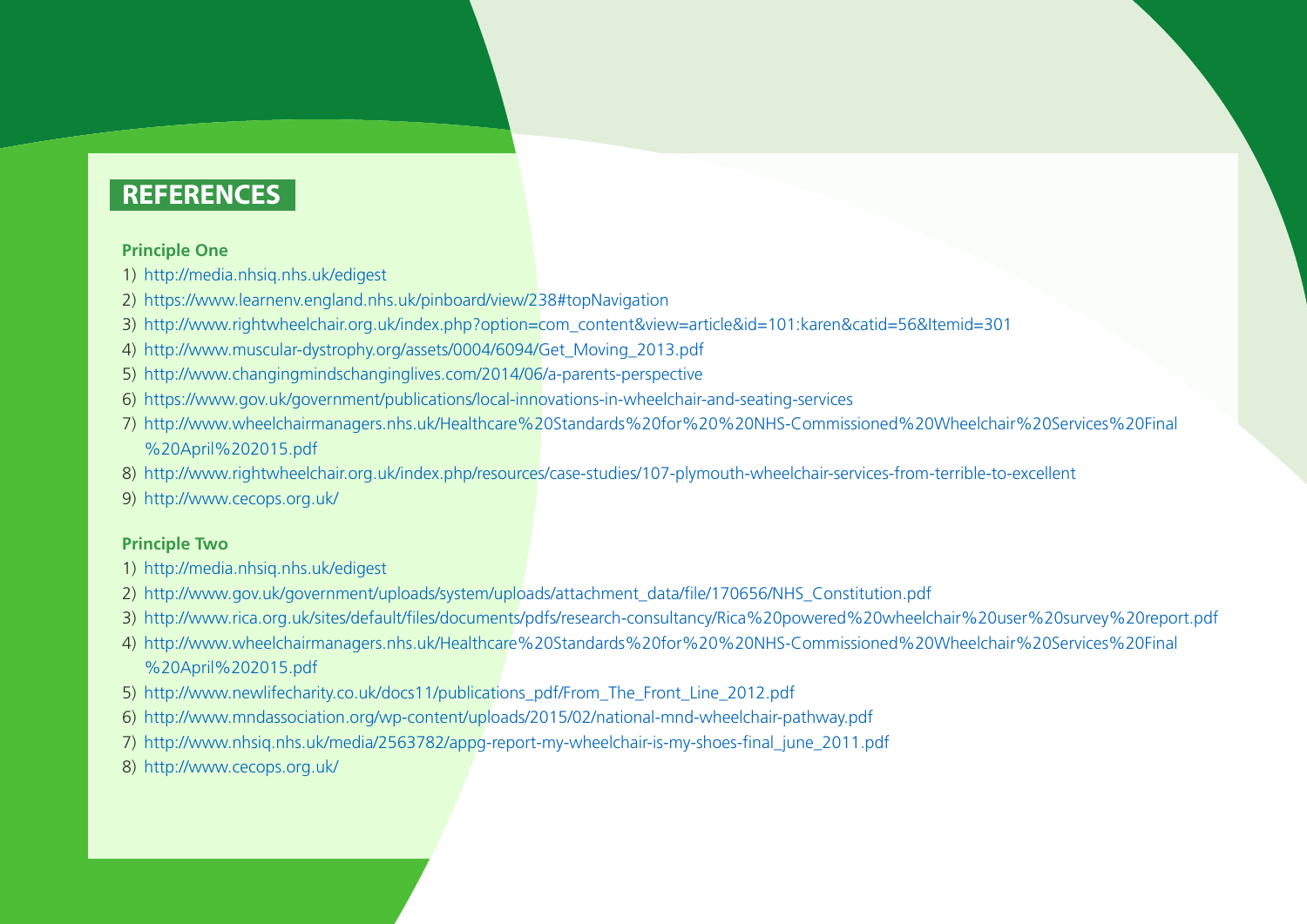#### **Principle Three**

- 1) http://media.nhsiq.nhs.uk/edigest
- 2) http://www.newlifecharity.co.uk/docs11/publications\_pdf/From\_The\_Front\_Line\_2012.pdf
- 3) http://www.mndassociation.org/wp-content/uploads/2015/02/national-mnd-wheelchair-pathway.pdf
- 4) http://www.wheelchairmanagers.nhs.uk/Healthcare%20Standards%20for%20%20NHS-Commissioned%20Wheelchair%20Services%20Final %20April%202015.pdf
- 5) https://www.gov.uk/government/publications/local-innovations-in-wheelchair-and-seating-services
- 6) http://www.muscular-dystrophy.org/assets/0004/6094/Get\_Moving\_2013.pdf
- 7) http://www.newlifecharity.co.uk/docs11/publications\_pdf/From\_The\_Front\_Line\_2012.pdf

#### **Principle Four**

- 1) http://media.nhsiq.nhs.uk/edigest
- 2) https://www.iwantgreatcare.org/
- 3) http://www.wheelchairmanagers.nhs.uk/Healthcare%20Standards%20for%20%20NHS-Commissioned%20Wheelchair%20Services%20Final %20April%202015.pdf
- 4) https://www.gov.uk/government/publications/local-innovations-in-wheelchair-and-seating-services
- 5) http://www.muscular-dystrophy.org/assets/0004/6094/Get\_Moving\_2013.pdf
- 6) http://www.newlifecharity.co.uk/docs11/publications\_pdf/From\_The\_Front\_Line\_2012.pdf
- 7) http://www.mndassociation.org/wp-content/uploads/2015/02/national-mnd-wheelchair-pathway.pdf
- 8) http://www.cecops.org.uk/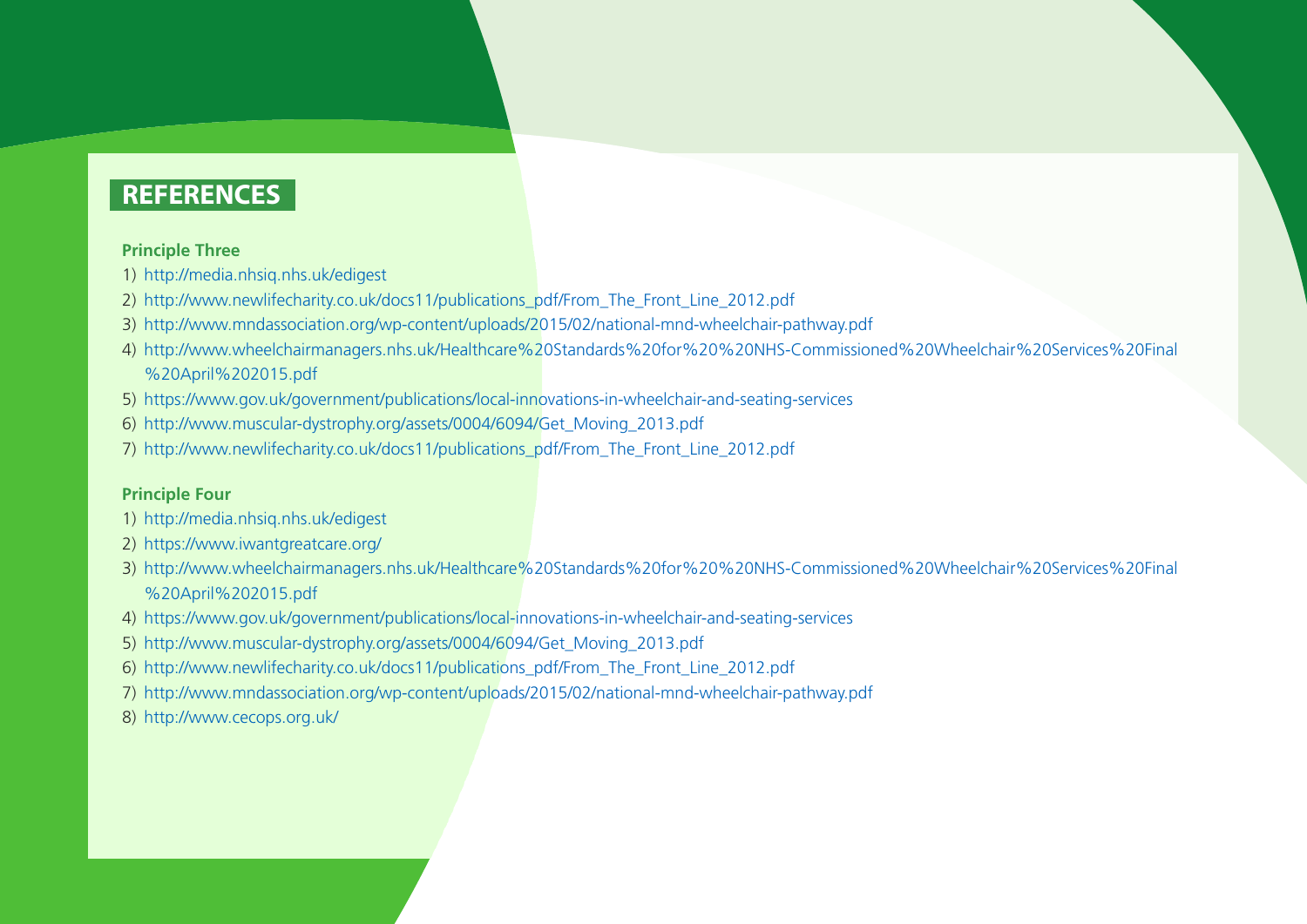#### **Principle Five**

- 1) http://media.nhsiq.nhs.uk/edigest
- 2) http://www.wheelchairmanagers.nhs.uk/Healthcare%20Standards%20for%20%20NHS-Commissioned%20Wheelchair%20Services%20Final %20April%202015.pdf
- 3) https://www.gov.uk/government/publications/local-innovations-in-wheelchair-and-seating-services
- 4) http://www.northkirkleesccg.nhs.uk/wp-content/uploads/2013/10/NK-call-to-action-report.pdf
- 5) http://www.muscular-dystrophy.org/assets/0004/6094/Get\_Moving\_2013.pdf
- 6) http://www.newlifecharity.co.uk/docs11/publications\_pdf/From\_The\_Front\_Line\_2012.pdf

#### **Principle Six**

- 1) http://media.nhsiq.nhs.uk/edigest
- 2) http://www.pmguk.co.uk/official-publications-and-reports.html
- 3) http://www.wheelchairmanagers.nhs.uk/Healthcare%20Standards%20for%20%20NHS-Commissioned%20Wheelchair%20Services%20Final %20April%202015.pdf
- 4) https://www.gov.uk/government/publications/local-innovations-in-wheelchair-and-seating-services
- 5) http://www.muscular-dystrophy.org/assets/0004/6094/Get\_Moving\_2013.pdf
- 6) http://www.newlifecharity.co.uk/docs11/publications\_pdf/From\_The\_Front\_Line\_2012.pdf
- 7) http://www.mndassociation.org/wp-content/uploads/2015/02/national-mnd-wheelchair-pathway.pdf
- 8) http://www.nhsiq.nhs.uk/media/2563782/appg-report-my-wheelchair-is-my-shoes-final\_june\_2011.pdf
- 9) http://www.pamis.org.uk/cms/files/wheels\_turning\_report\_with\_cover\_final\_28april11.pdf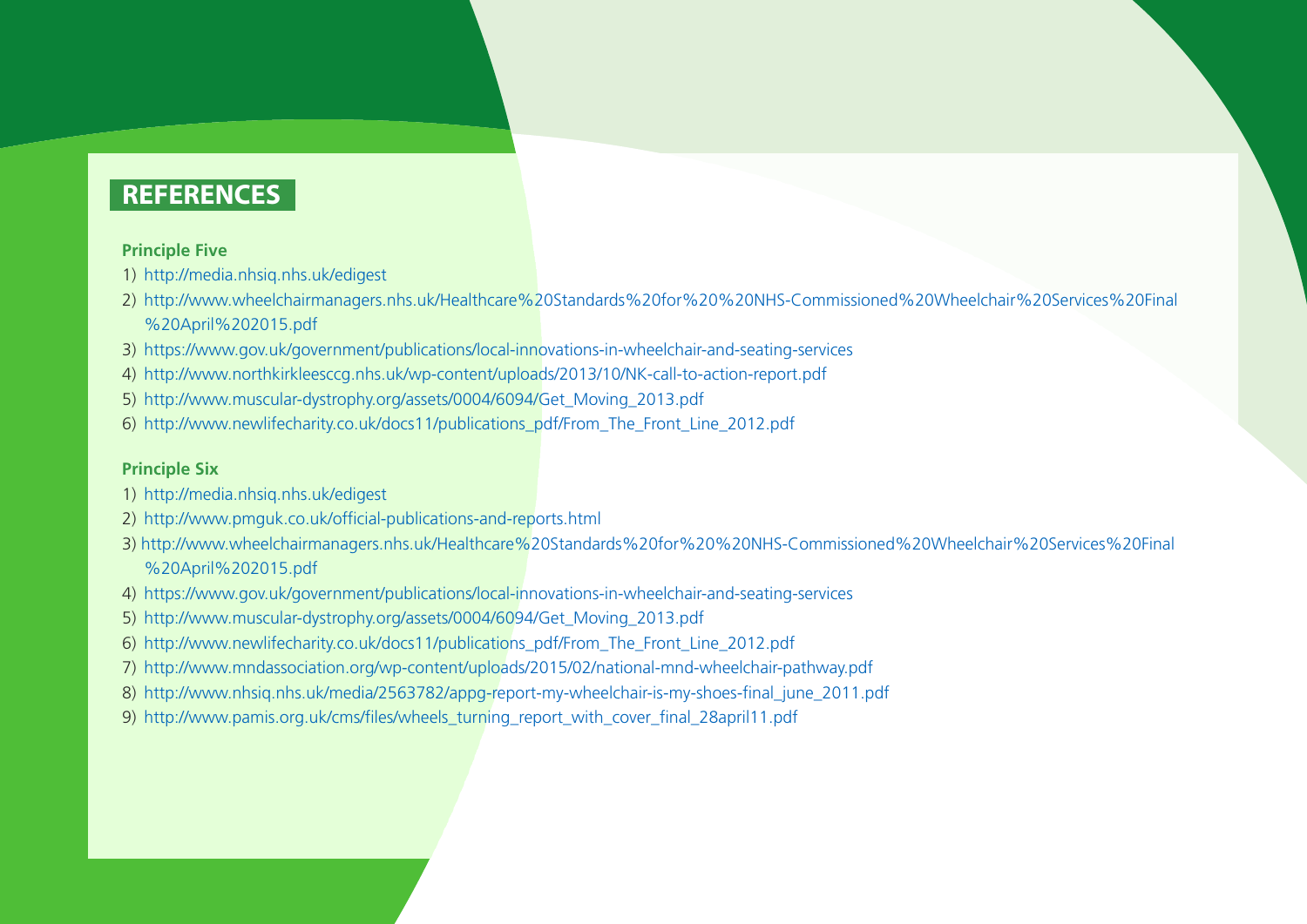#### **Principle Seven**

1) http://media.nhsiq.nhs.uk/edigest

- 2) http://www.wheelchairmanagers.nhs.uk/Healthcare%20Standards%20for%20%20NHS-Commissioned%20Wheelchair%20Services%20Final %20April%202015.pdf
- 3) https://www.gov.uk/government/publications/local-innovations-in-wheelchair-and-seating-services
- 4) http://www.muscular-dystrophy.org/assets/0004/6094/Get\_Moving\_2013.pdf
- 5) http://www.newlifecharity.co.uk/docs11/publications\_pdf/From\_The\_Front\_Line\_2012.pdf
- 6) http://www.mndassociation.org/wp-content/uploads/2015/02/national-mnd-wheelchair-pathway.pdf
- 7) http://www.nhsiq.nhs.uk/media/2563782/appg-report-my-wheelchair-is-my-shoes-final\_june\_2011.pdf
- 8) http://www.cecops.org.uk/

#### **Principle Eight**

- 1) http://media.nhsiq.nhs.uk/edigest
- 2) http://www.cafamily.org.uk/media/439145/school\_when\_you\_re\_on\_wheels.pdf
- 3) http://webarchive.nationalarchives.gov.uk/+/www.dh.gov.uk/en/Publicationsandstatistics/Publications/PublicationsPolicyAndGuidance/DH\_4139932
- 4) http://www.whizz-kidz.org.uk/uploads/general/Healthcare\_professionals/Social\_Return\_on\_Investment\_for\_Whizz-Kidzs\_services.pdf
- 5) http://www.whizz-kidz.org.uk/uploads/general/Healthcare\_professionals/Impact\_of\_Whizz-Kidz\_support\_to\_Primary\_Care\_Trusts.pdf
- 6) http://www.pmguk.co.uk/official-publications-and-reports.html
- 7) https://www.gov.uk/government/publications/local-innovations-in-wheelchair-and-seating-services
- 8) http://www.newlifecharity.co.uk/docs11/publications\_pdf/From\_The\_Front\_Line\_2012.pdf
- 9) http://www.whizz-kidz.org.uk/uploads/general/Support\_us/Trusts\_\_statutory\_and\_lottery/APPG-Report-My-Wheelchair-is-My-Shoes.pdf